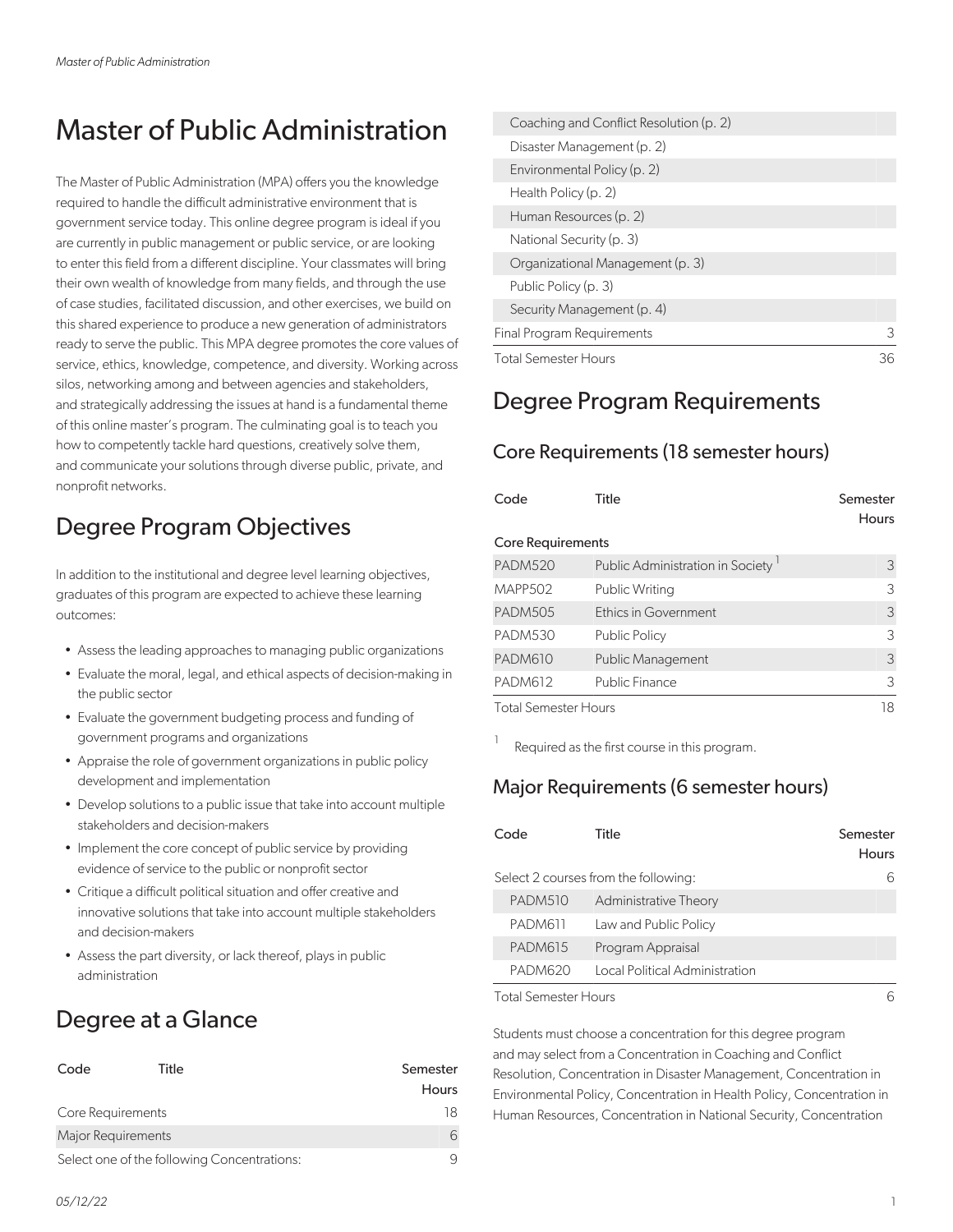in Organizational Management, Concentration in Public Policy, or Concentration in Security Management.

#### Concentration in Coaching and Conflict Resolution (9 semester hours)

Introduces the concepts and methods of coaching and conflict resolution necessary to successfully manage a diverse, global workforce. Topics include conflict analysis, negotiation (individual, across sectors and internationally) and mediation along with skills, methods and strategies required to be an effective coach. This concentration requires a high degree of interaction and role play.

| Code                 | Title                                                    | Semester<br>Hours |
|----------------------|----------------------------------------------------------|-------------------|
|                      | Select 3 courses from the following:                     | 9                 |
| <b>PADM617</b>       | Negotiation and Conflict Resolution                      |                   |
| EDUC536              | Foundations of Coaching                                  |                   |
| EDUC633              | Emotional Intelligence and Coaching<br>Assessments       |                   |
| EDUC635              | Coaching Groups and Teams                                |                   |
| <b>IRLS613</b>       | International Negotiation                                |                   |
| <b>IRLS611</b>       | Conflict Analysis and Resolution: Theory and<br>Practice |                   |
| Total Samactar Houre |                                                          | Ο                 |

I otal Semester Hours

#### Concentration in Disaster Management (9 semester hours)

Introduces the concepts of emergency management. Topics covered include the history of the field, hazard analysis, mitigation, planning, communication, and terrorism. Looks at the interaction, coordination, and facilitation between federal, state, and local agencies during preparation, response, and recovery operations. An historical viewpoint of emergency response organizational development is also covered.

| Code    | Title                                             | Semester<br>Hours |
|---------|---------------------------------------------------|-------------------|
|         | Select 3 courses from the following:              |                   |
| EDMG502 | <b>Emergency and Disaster Theory</b>              |                   |
| EDMG503 | Emergency and Disaster Planning and<br>Management |                   |
| EDMG509 | Interagency Disaster Management                   |                   |
| EDMG530 | <b>Economics of Disaster</b>                      |                   |
|         |                                                   |                   |

Total Semester Hours 9

#### Concentration in Environmental Policy (9 semester hours)

Evaluates the major legal, regulatory, and policy framework that encompasses environmental programs and projects in the U.S. and with international political, commercial, and non-governmental institutions. Examines global environmental change, potential impacts on environmental policy and society, and the public and private economic costs and effects of environmental programs.

| Code                 | Title                                     | Semester<br><b>Hours</b> |
|----------------------|-------------------------------------------|--------------------------|
|                      | Select 3 courses from the following:      |                          |
| <b>EVSP501</b>       | <b>Environmental Management</b>           |                          |
| <b>EVSP502</b>       | <b>Environmental Economics</b>            |                          |
| <b>EVSP503</b>       | Environmental Policy, Regulation, and Law |                          |
| <b>EVSP628</b>       | Global Environmental Change               |                          |
| Total Semester Hours |                                           |                          |

#### Concentration in Health Policy (9 semester hours)

Introduces the role of public health systems in America, including federal, state, and local public health agencies, as well as current political, environmental, epidemiologic, legal, and ethical issues impacting the public health field. Covers the skills necessary to be an effective health care administrator.

| Code                 | Title                      | Semester     |
|----------------------|----------------------------|--------------|
|                      |                            | <b>Hours</b> |
| PBHE501              | Public Health in America   | 3            |
| PBHE502              | <b>Health Policy</b>       | 3            |
| PBHE601              | Health Care Administration | 3            |
| Total Semester Hours |                            |              |

Total Semester Hours 9

#### Concentration in Human Resources (9 semester hours)

Offers an advanced study of human resource management with particular emphasis on the strategic planning process. Explores current practices in the workplace, including policy development with an emphasis on the interdependence of human resource and organizational operating functions. Additional topics include employment law, discrimination in the workplace, and practices used by companies to leverage their human capital.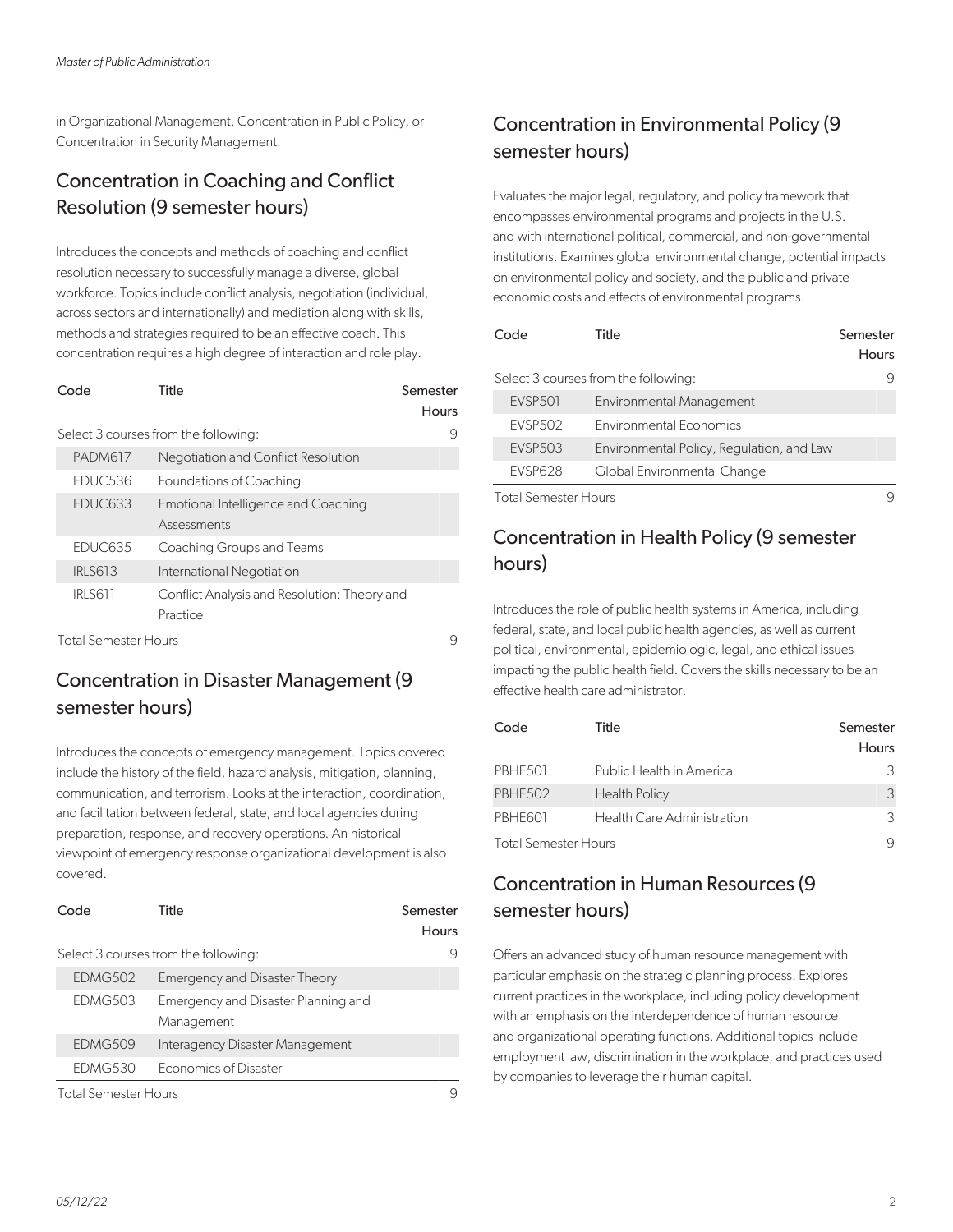| Code                 | Title                                | Semester<br>Hours |
|----------------------|--------------------------------------|-------------------|
|                      | Select 3 courses from the following: | 9                 |
| HRMT600              | Human Resource Management            |                   |
| HRMT602              | Employment Law and Labor Relations   |                   |
| <b>HRMT603</b>       | Human Resource Policy                |                   |
| HRMT605              | Strategic Human Resource Management  |                   |
|                      | Practices                            |                   |
| Total Samester Hours |                                      | a                 |

#### Concentration in National Security (9 semester hours)

Assesses the major concepts of strategic thinking that underpin the national security decision-making process in the U.S, including current challenges to national security interests, especially terrorism and weapons of mass destruction. Also examines contemporary globalization, its links to emergent threats, and potential U.S. responses, as well as the implications of rising worldwide economic interdependence upon national security policy.

| Code                 | Title                                         | Semester<br>Hours |
|----------------------|-----------------------------------------------|-------------------|
|                      |                                               |                   |
|                      | Select 3 courses from the following:          | 9                 |
| NSEC <sub>501</sub>  | Institutions of National Security             |                   |
| <b>NSEC503</b>       | U.S. National Security                        |                   |
| N.SEC.610            | National Security and Globalization           |                   |
| <b>NSEC612</b>       | National Security and Diplomacy               |                   |
| <b>NSEC613</b>       | Current and Emerging Threats to U.S. National |                   |
|                      | Security                                      |                   |
| Total Semester Hours |                                               |                   |

#### Concentration in Organizational Management C (9 semester hours)

Focuses on the concepts and methods of managing an organization, including techniques for structuring and resolving managerial problems in public and private organizations. Topics include human behavior principles in individual, group/team, and organizational settings; interpersonal relations, motivation, and decision-making in organizations; and the variables involved in crisis planning, communication, and management.

| Code    | Title                                | Semester<br><b>Hours</b> |
|---------|--------------------------------------|--------------------------|
|         | Select 3 courses from the following: | 9                        |
| MGMT600 | Organizational Management            |                          |
| MGMT601 | Organizational Behavior              |                          |

|  | MGMT603 Organizational Development       |
|--|------------------------------------------|
|  | MGMT604 Organizational Crisis Management |

Total Semester Hours **9** 

#### Concentration in Public Policy (9 semester hours)

This concentration is designed to provide you with a comprehensive overview of essential leadership skills required for sound research and data analysis, judgment, communication, action, and creative and critical thinking. This concentration helps prepare you to solve real-world problems at local, state, and national levels. Knowledge gained is useful preparation for senior-level management positions in government agencies, corporations, research institutes, advocacy or non-profit organizations, and other associations where the ability to analyze and evaluate information is a required skill.

#### **Objectives**

Upon successful completion of this concentration, the student will be able to:

- Evaluate the multi-disciplinary nature of the major theories underlying the discipline of public policy.
- Extrapolate the processes by which public policies are designed, implemented, and evaluated.
- Evaluate the effectiveness of existing (or the impact of proposed) public policies.
- Demonstrate appropriate analytical skills to analyze contemporary policy issues.
- Design public policies to solve strategic or social problems.
- Deconstruct contemporary policy case studies using an ethical framework.
- Communicate policy recommendations to diverse audiences.

| Code           | Title                                         | Semester<br><b>Hours</b> |
|----------------|-----------------------------------------------|--------------------------|
|                | Select 3 courses from the following:          | 9                        |
| MAPP501        | Foundations of Governance and Policy          |                          |
| <b>POLS640</b> | Judicial Politics, Process, and Policy Making |                          |
| <b>MAPP503</b> | <b>Digital Government</b>                     |                          |
| <b>MAPP504</b> | <b>Economics and Public Policy</b>            |                          |
| PADM611        | Law and Public Policy                         |                          |
|                |                                               |                          |

Total Semester Hours 9